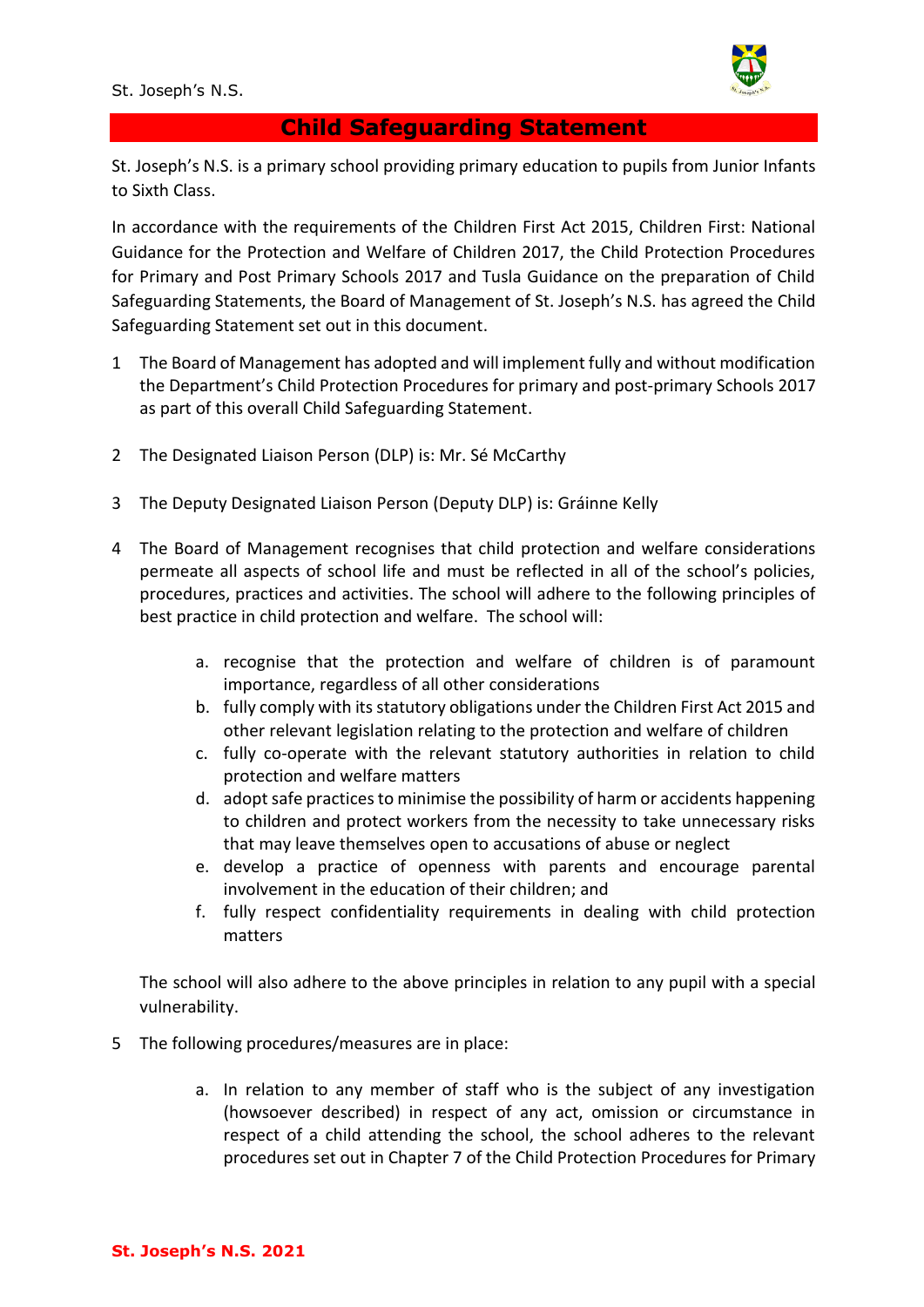

St. Joseph's N.S.

and Post-Primary Schools 2017 and to the relevant agreed disciplinary procedures for school staff which are published on the DES website

- b. In relation to the selection or recruitment of staff and their suitability to work with children, the school adheres to the statutory vetting requirements of the National Vetting Bureau (Children and Vulnerable Persons) Acts 2012 to 2016 and to the wider duty of care guidance set out in relevant Garda vetting and recruitment circulars published by the DES and available on the DES website
- c. In relation to the provision of information and, where necessary instruction and training to staff in respect of the identification of the occurrence of harm (as defined in the 2015 Act) the school:
	- i. Has provided each member of staff with a copy of the school's Child Safeguarding Statement
	- ii. Ensures all new staff are provided with a copy of the school's Child Safeguarding Statement
	- iii. Encourages staff to avail of relevant training
	- iv. Encourages Board of Management members to avail of relevant training
	- v. The Board of Management maintains records of all staff and Board member training.
- d. In relation to reporting of child protection concerns to Tusla, all school personnel are required to adhere to the procedures set out in the Child Protection Procedures for Primary and Post-Primary Schools 2017, including in the case of registered teachers, those in relation to mandated reporting under the Children First Act 2015
- e. In this school, the Board has appointed the above named DLP as the 'relevant person' (as defined in the Children First Act 2015) to be the first point of contact in respect of the school's child safeguarding statement.
- 6 All registered teachers employed by the school are mandated persons under the Children First Act 2015
- 7 In accordance with the Children First Act 2015, the Board has carried out an assessment of any potential for harm to a child while attending the school or participating in school activities. A written assessment setting out the areas of risk identified and the school's procedures for managing those risks is attached as an appendix to these procedures
- 8 The various procedures referred to in this Statement can be accessed via the school's website, the DES website or will be made available on request by the school

**Note:** The above is not intended as an exhaustive list. Individual Boards of Management shall also include in this section such other procedures/measures that are of relevance to the school in question